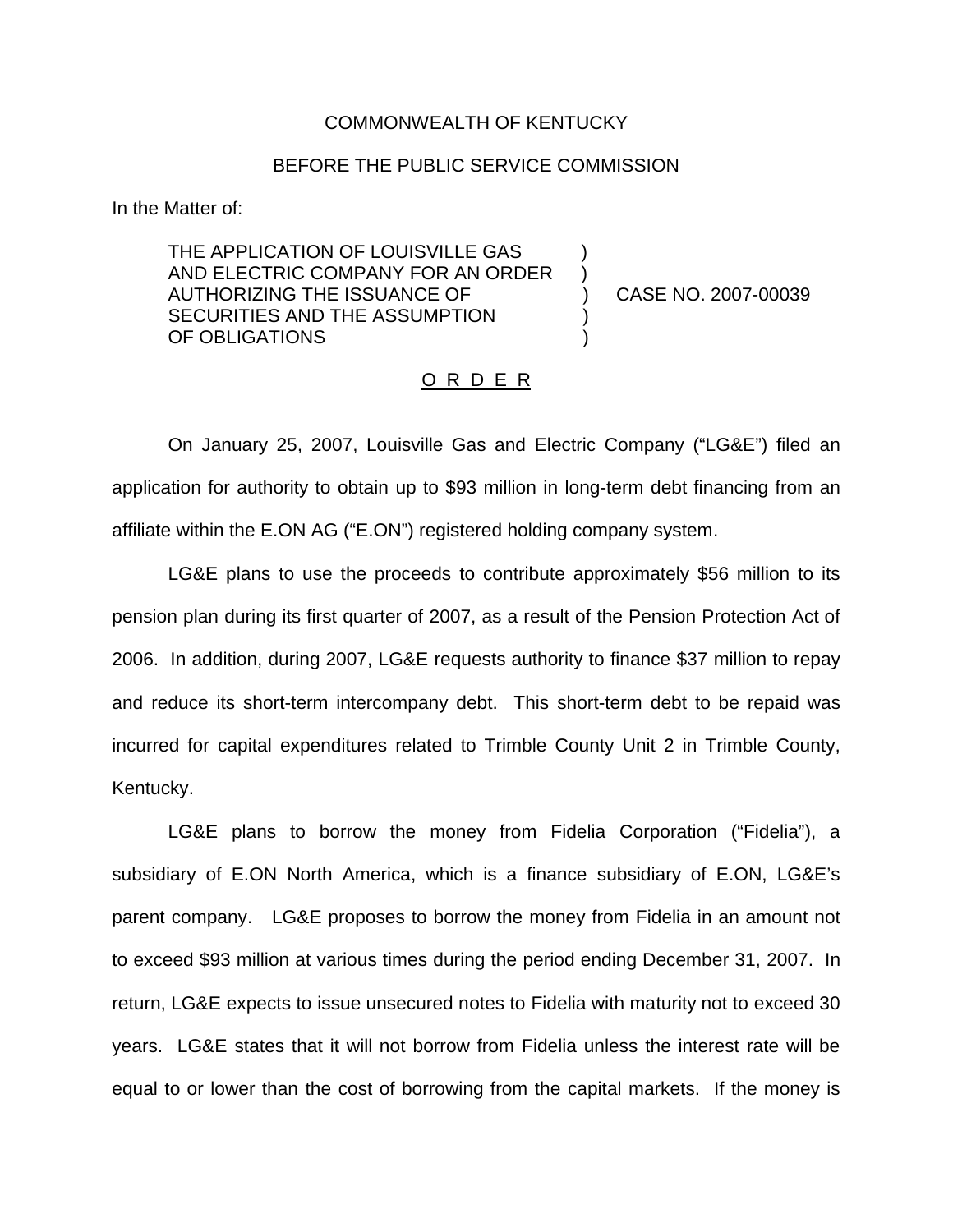borrowed from Fidelia, the rate will be at the lowest of (1) E.ON's effective cost of capital; (2) Fidelia's effective cost of capital; or (3) LG&E's effective cost of capital measured in comparison to the effective cost of LG&E borrowing from an independent third party. LG&E refers to this as the Best Rate Method, which it states will assure that it will not pay more for a loan from Fidelia than it would pay in the capital markets for a similar loan.

LG&E also states that it intends to execute notes with each loan entered into with Fidelia stating the interest rate, maturity date and payment terms. Issuance expenses for the loans described herein will not exceed, in total, the sum of \$50,000. As in previous financing cases, LG&E may choose a variable rate in conjunction with interest rate hedging agreements with an E. ON affiliate or with a bank or financial institution.

LG&E later states, however, that the interest rate on its borrowing from Fidelia will be the lower of (1) the average of three quotes obtained from international investment banks for an unsecured bond issued by E.ON with the applicable term of the loan; and (2) the lowest of three quotes obtained by the affiliate company from international investment banks for a secured bond with the applicable term of the loan.

LG&E also moved the Commission for approval to deviate from the filing requirements of 807 KAR 5:001, Section 11(d) and to incorporate by reference, pursuant to 807 KAR 5:001, Section 5(5), the redacted copy of LG&E's Engineering, Procurement and Construction Contract with Bechtel Power Corporation ("Bechtel Contract") that has been filed into the record in Case No. 2007-00024.<sup>1</sup> LG&E states in support of its request that the Bechtel Contract filed in Case No. 2007-00024 has not

 $1$  Case No. 2007-00024, The Application of Kentucky Utilities Company for an Order Authorizing the Issuance of Securities and the Assumption of Obligations.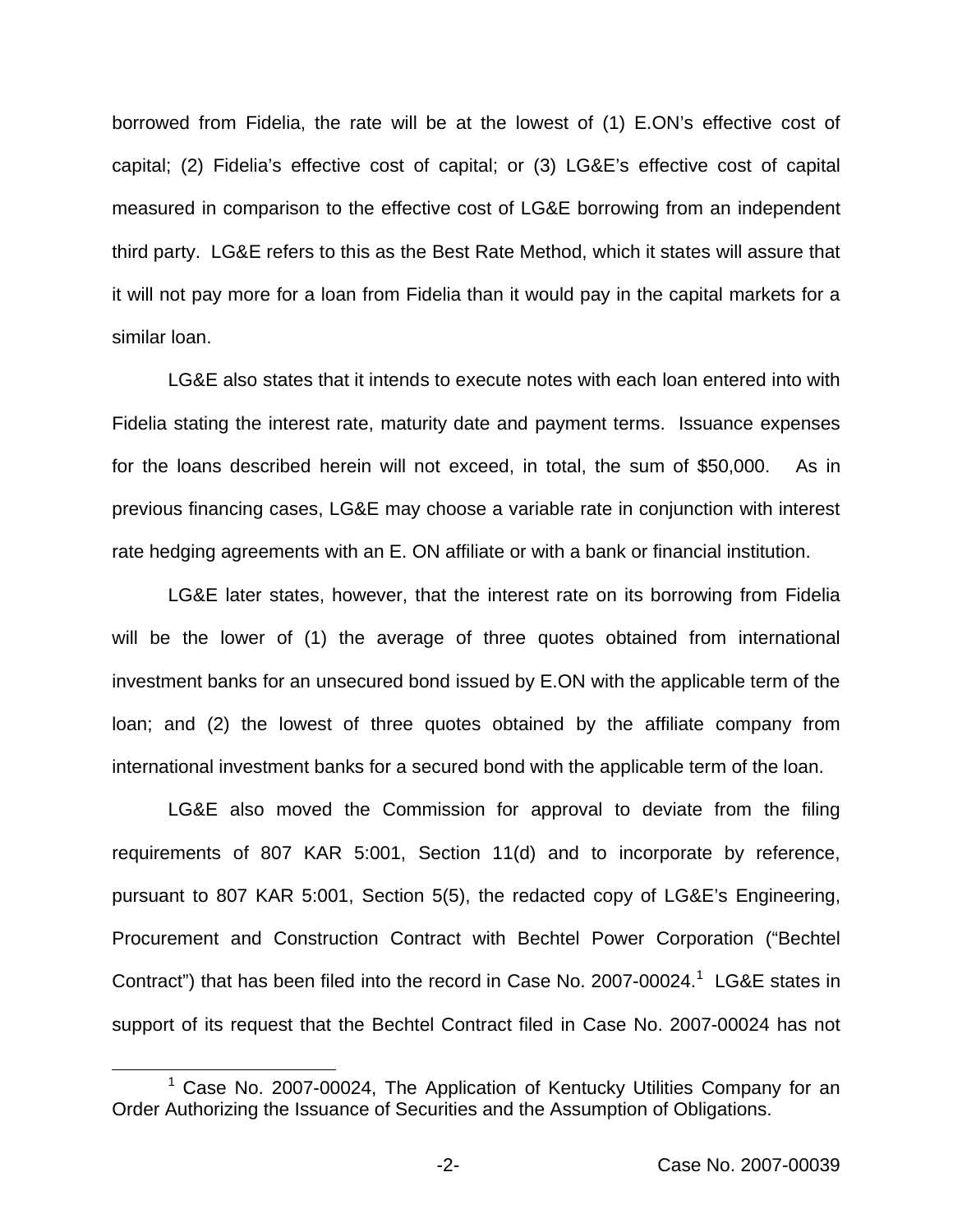been modified in any way since it was filed with the Commission and that the contract has been granted confidentiality in that case. LG&E further states that granting the requested relief will relieve LG&E and the Commission from the burden of dealing with the issue of confidentiality for the same document in this proceeding.

The Commission, having considered the evidence of record and being otherwise sufficiently advised, finds good cause has been shown to grant LG&E's motion for deviation pursuant to 807 KAR 5:001, Section 14, and it is reasonable to grant LG&E's motion to incorporate the Bechtel Contract by reference only pursuant to 807 KAR 5:001, Section 5(5). The Commission further finds the proposed issuance of securities and the assumption of obligations in connection therewith, as set out in LG&E's application, are for lawful objects within the corporate purposes of LG&E's utility operations, are necessary and appropriate for and consistent with the proper performance of its service to the public, will not impair its ability to perform that service, are reasonably necessary and appropriate for such purposes, and should therefore be approved.

IT IS THEREFORE ORDERED that:

1. LG&E's motions for deviation and incorporation by reference are granted.

2. The Bechtel Contract filed in Case No. 2007-00024 is incorporated herein by reference.

3. LG&E is authorized to obtain long-term debt in an aggregate amount not to exceed \$93 million, as set forth in its application.

4. LG&E shall obtain an interest rate from Fidelia that is no greater than the lowest available rate that LG&E may obtain from any other source.